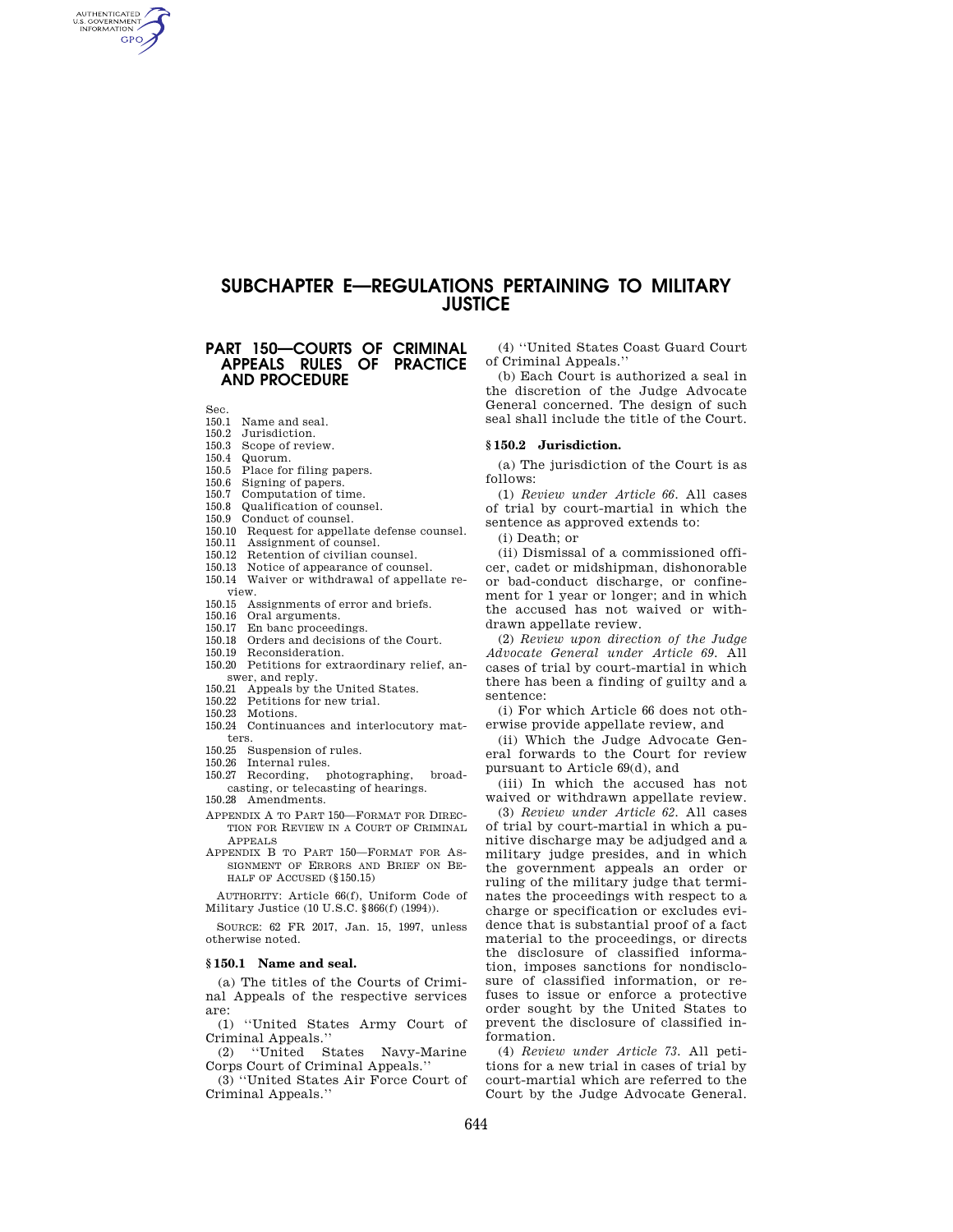# **Office of the Secretary of Defense § 150.8**

(b) *Extraordinary writs.* The Court may, in its discretion, entertain petitions for extraordinary relief including, but not limited to, writs of mandamus, writs of prohibition, writs of habeas corpus, and writs of error coram nobis.

(c) *Effect of rules on jurisdiction.* Nothing in this part shall be construed to extend or limit the jurisdiction of the Courts of Criminal Appeals as established by law.

# **§ 150.3 Scope of review.**

In cases referred to it for review pursuant to Article 66, the Court may act only with respect to the findings and sentence as approved by the convening authority. In reviewing a case or action under Article 69(d) or in determining an appeal under Article 62, the Court may act only with respect to matters of law. The Court may, in addition, review such other matters and take such other action as it determines to be proper under substantive law.e

# **§ 150.4 Quorum.**

(a) *In panel.* When sitting in panel, a majority of the judges assigned to that panel constitutes a quorum for the purpose of hearing or determining any matter referred to the panel. The determination of any matter referred to the panel shall be according to the opinion of a majority of the judges participating in the decision. However, any judge present for duty may issue all necessary orders concerning any proceedings pending on panel and any judge present for duty, or a clerk of court or commissioner to whom the Court has delegated authority, may act on uncontested motions, provided such action does not finally dispose of a petition, appeal, or case before the Court.

(b) *En banc.* When sitting as a whole, a majority of the judges of the Court constitutes a quorum for the purpose of hearing and determining any matter before the Court. The determination of any matter before the Court shall be according to the opinion of a majority of the judge participating in the decision. In the absence of a quorum, any judge present for duty may issue all necessary orders concerning any proceedings pending in the Court preparatory to hearing or decision thereof.

# **§ 150.5 Place for filing papers.**

When the filing of a notice of appearance, brief, or other paper in the office of a Judge Advocate General is required by this part, such papers shall be filed in the office of the Judge Advocate General of the appropriate armed force or in such other place as the Judge Advocate General or rule promulgated pursuant to §150.26 may designate. If transmitted by mail or other means, they are not filed until received in such office.

# **§ 150.6 Signing of papers.**

All formal papers shall be signed and shall show, typewritten or printed, the signer's name, address, military grade (if any), and the capacity in which the paper is signed. Such signature constitutes a certification that the statements made therein are true and correct to the best of the knowledge, information, and belief of the persons signing the paper and that the paper is filed in good faith and not for purposes of unnecessary delay.

# **§ 150.7 Computation of time.**

In computing any period of time prescribed or allowed by this part, by order of the Court, or by any applicable statute, the day of the act, event or default after which the designated period of time begins to run is not to be included. The last day of the period so computed is to be included, unless it is a Saturday, Sunday, or legal holiday, or, when the act to be done is the filing of a paper in court, a day on which the office of the Clerk of the Court is closed due to weather or other conditions or by order of the Chief Judge, in which event the period runs until the end of the next day which is neither a Saturday, Sunday, nor a holiday.

#### **§ 150.8 Qualification of counsel.**

(a) *All counsel.* Counsel in any case before the Court shall be a member in good standing of the bar of a Federal Court, the highest court of a State or another recognized bar.

(b) *Military counsel.* Assigned appellate defense and appellate government counsel shall, in addition, be qualified in accordance with Articles  $27(b)(1)$  and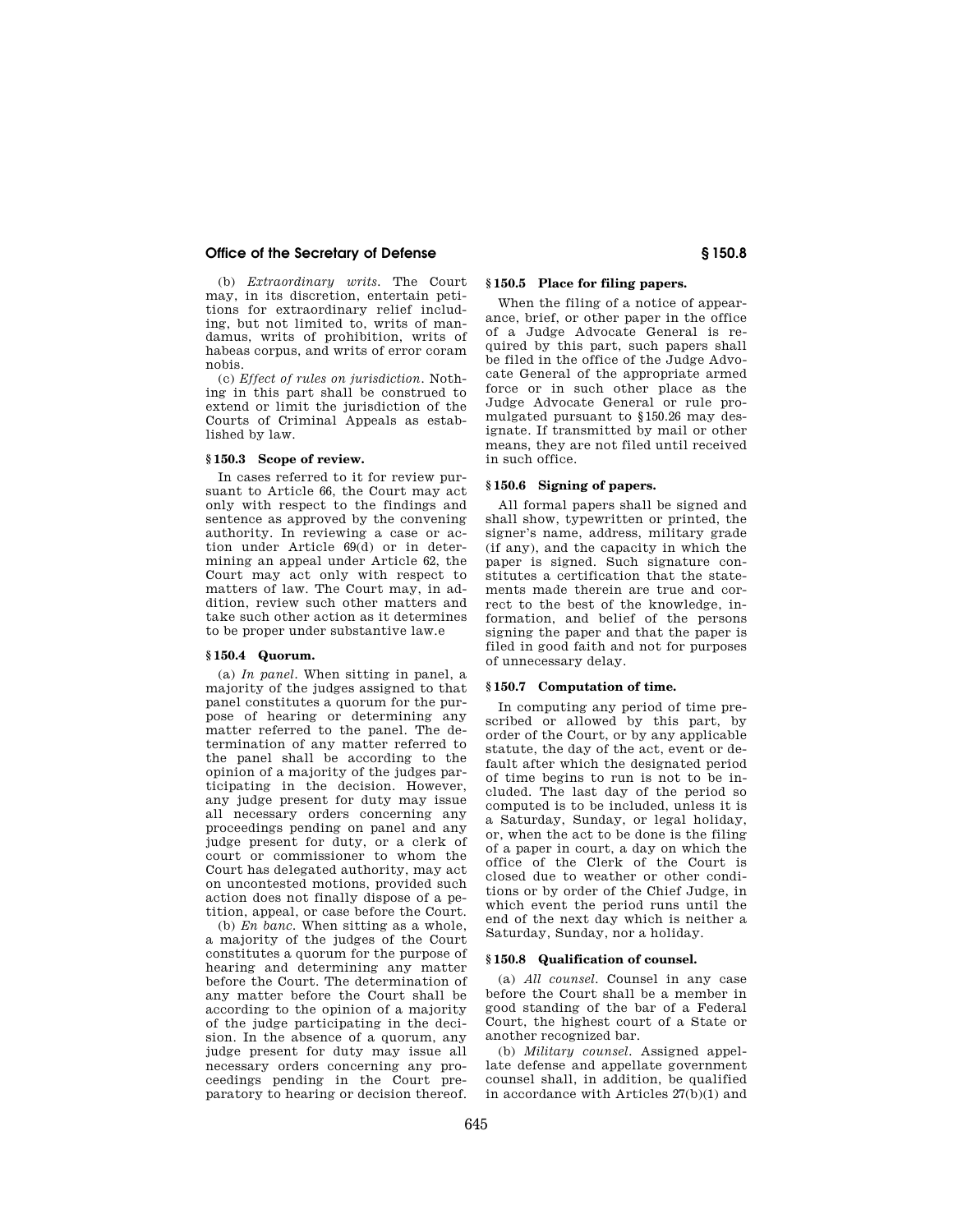70(a), Uniform Code of Military Justice.

(c) *Admission.* Each Court may license counsel to appear before it. Otherwise, upon entering an appearance, counsel shall be deemed admitted pro hac vice, subject to filing a certificate setting forth required qualifications if directed by the Court.

(d) *Suspension.* No counsel may appear in any proceeding before the Court while suspended from practice by the Judge Advocate General of the service concerned.

# **§ 150.9 Conduct of counsel.**

The conduct of counsel appearing before the Court shall be in accordance with rules of conduct prescribed pursuant to Rule for Courts-Martial 109 by the Judge Advocate General of the service concerned. However, the Court may exercise its inherent power to regulate counsel appearing before it, including the power to remove counsel from a particular case for misconduct in relation to that case. Conduct deemed by the Court to warrant consideration of suspension from practice or other professional discipline shall be reported by the Court to the Judge Advocate General concerned.

# **§ 150.10 Request for appellate defense counsel.**

An accused may be represented before the Court by appellate counsel detailed pursuant to Article 70(a) or by civilian counsel provided by the accused, or both. An accused who does not waive appellate review pursuant to Rule for Courts-Martial 1110 shall, within 10 days after service of a copy of the convening authority's action under Rule for Courts-Martial 1107(h), forward to the convening authority or the Judge Advocate General:

(a) A request for representation by military appellate defense counsel, or

(b) Notice that civilian counsel has been retained or that action has been taken to retain civilian counsel (must include name and address of civilian counsel), or

(c) Both a request for representation by military appellate defense counsel under paragraph (a) for this section and notice regarding civilian counsel under paragraph (b) of this section, or

(d) A waiver of representation by counsel.

# **§ 150.11 Assignment of counsel.**

(a) When a record of trial is referred to the court—

(1) If the accused has requested representation by appellate defense counsel, pursuant to Article 70(c)(1), counsel detailed pursuant to Article 70(a) will be assigned to represented the accused; or

(2) If the accused gives notice that he or she has retained or has taken action to retain civilian counsel, appellate defense counsel shall be assigned to represent the interests of the accused pending appearance of civilian counsel. Assigned defense counsel will continue to assist after appearance by civilian counsel unless excused by the accused; or

(3) If the accused has neither requested appellate counsel nor given notice of action to retain civilian counsel, but has not waived representation by counsel, appellate defense counsel will be assigned to represent the accused, subject to excusal by the accused or by direction of the Court.

(b) In any case—

(1) The Court may request counsel when counsel have not been assigned.

(2) Pursuant to Article 70(c)(2), and subject to paragraph  $(a)(2)$  of this section, appellate defense counsel will represent the accused when the United States is represented by counsel before the Court.

# **§ 150.12 Retention of civilian counsel.**

When civilian counsel represents an accused before the Court, the Court will notify counsel when the record of trial is received. If both civilian and assigned appellate defense counsel represent the accused, the Court will regard civilian counsel as primary counsel unless notified otherwise. Ordinarily, civilian counsel will use the accused's copy of the record. Civilian counsel may reproduce, at no expense to the government, appellate defense counsel's copy of the record.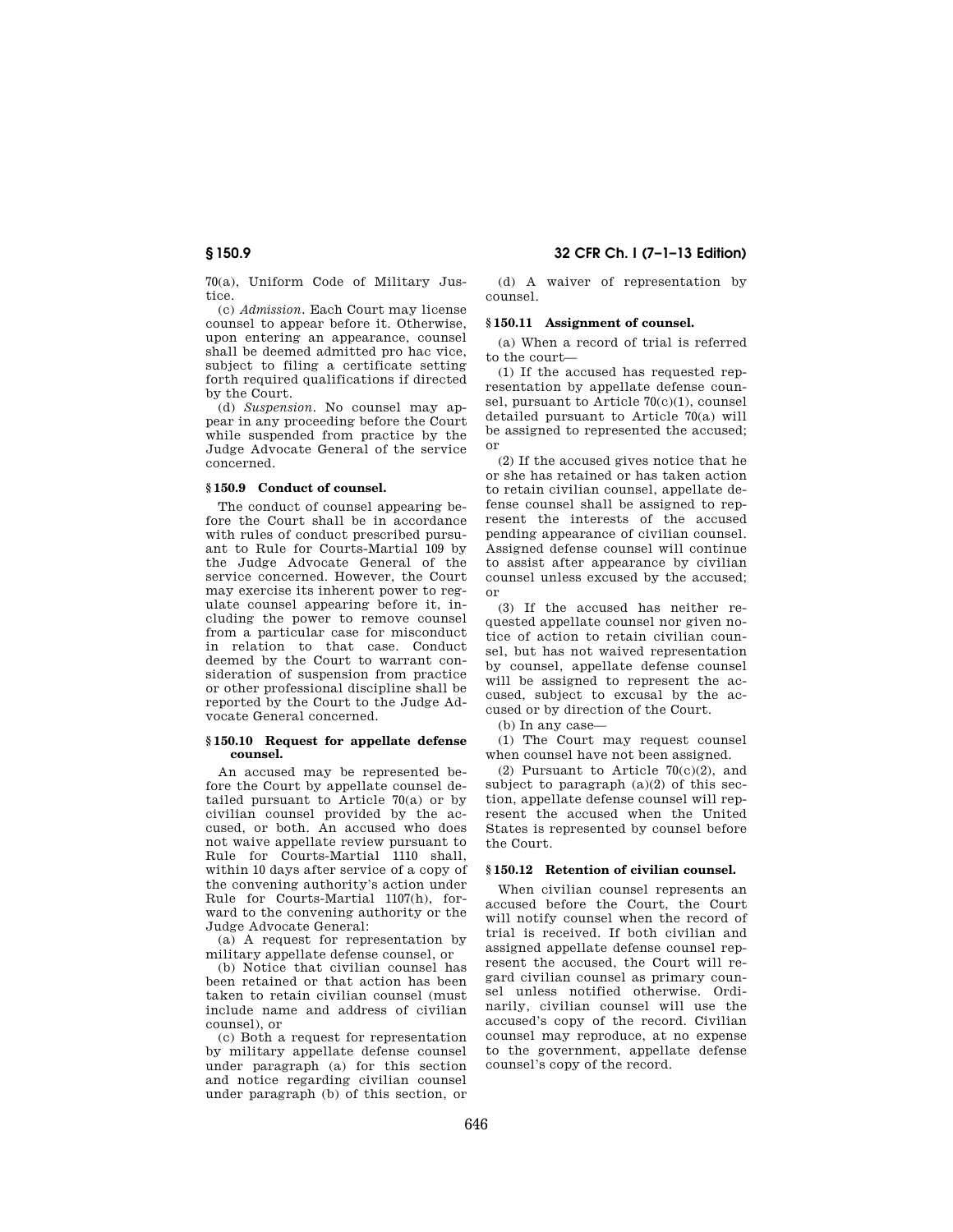# **Office of the Secretary of Defense § 150.17**

# **§ 150.13 Notice of appearance of counsel.**

Military and civilian appellate counsel shall file a written notice of appearance with the Court. The filing of any pleading relative to a case which contains the signature of counsel constitutes notice of appearance of such counsel.

# **§ 150.14 Waiver or withdrawal of appellate review.**

Withdrawals from appellate review, and waivers of appellate review filed after expiration of the period prescribed by the Rule for Courts-Martial  $1110(f)(1)$ , will be referred to the Court for consideration. At its discretion, the Court may require the filing of a motion for withdrawal, issue a show cause order, or grant the withdrawal without further action, as may be appropriate. The Court will return the record of trial, in a case withdrawn from appellate review, to the Judge Advocate General for action pursuant to Rule for Courts-Martial 1112.

# **§ 150.15 Assignments of error and briefs.**

(a) *General provisions.* Appellate counsel for the accused may file an assignment of error if any are to be alleged, setting forth separately each error asserted. The assignment of errors should be included in a brief for the accused in the format set forth in Appendix B to this part. An original of all assignments of error and briefs, and as many additional copies as shall be prescribed by the Court, shall be submitted. Briefs and assignments of errors shall be typed or printed, double-spaced on white paper, and securely fastened at the top. All references to matters contained in the record shall show record page numbers and any exhibit designations. A brief on behalf of the government shall be of like character as that prescribed for the accused.

(b) *Time for filing and number of briefs.*  Any brief for an accused shall be filed within 60 days after appellate counsel has been notified of the receipt of the record in the Office of the Judge Advocate General. If the Judge Advocate General has directed appellate government counsel to represent the United States, such counsel shall file an answer on behalf of the government within 30 days after any brief and assignment of errors has been filed on behalf of an accused. Appellate counsel for an accused may file a reply brief no later than 7 days after the filing of a response brief on behalf of the government. If no brief is filed on behalf of an accused, a brief on behalf of the government may be filed within 30 days after expiration of the time allowed for the filing of a brief on behalf of the accused.

(c) *Appendix.* The brief of either party may include an appendix. If an unpublished opinion is cited in the brief, a copy shall be attached in an appendix. The appendix may also include extracts of statutes, rules, or regulations. A motion must be filed under §150.23, *infra,*  to attach any other matter.

## **§ 150.16 Oral arguments.**

Oral arguments may be heard in the discretion of the Court upon motion by either party or when otherwise ordered by the Court. The motion of a party for oral argument shall be made no later than 7 days after the filing of an answer to an appellant's brief. Such motion shall identify the issue(s) upon which counsel seek argument. The Court may, on its own motion, identify the issue(s) upon which it wishes argument.

#### **§ 150.17 En banc proceedings.**

 $(a)(1)$  A party may suggest the appropriateness of consideration or reconsideration by the Court as a whole. Such consideration or reconsideration ordinarily will not be ordered except:

(i) When consideration by the full Court is necessary to secure or maintain uniformity of decision, or

(ii) When the proceedings involve a question of exceptional importance, or (iii) When a sentence being reviewed

pursuant to Article 66 extends to death.

(2) In cases being reviewed pursuant to Article 66, a party's suggestion that a matter be considered initially by the Court as a whole must be filed with the Court within 7 days after the government files its answer to the assignment of errors, or the appellant files a reply under §150.15(b). In other proceedings, the suggestion must be filed with the party's initial petition or other initial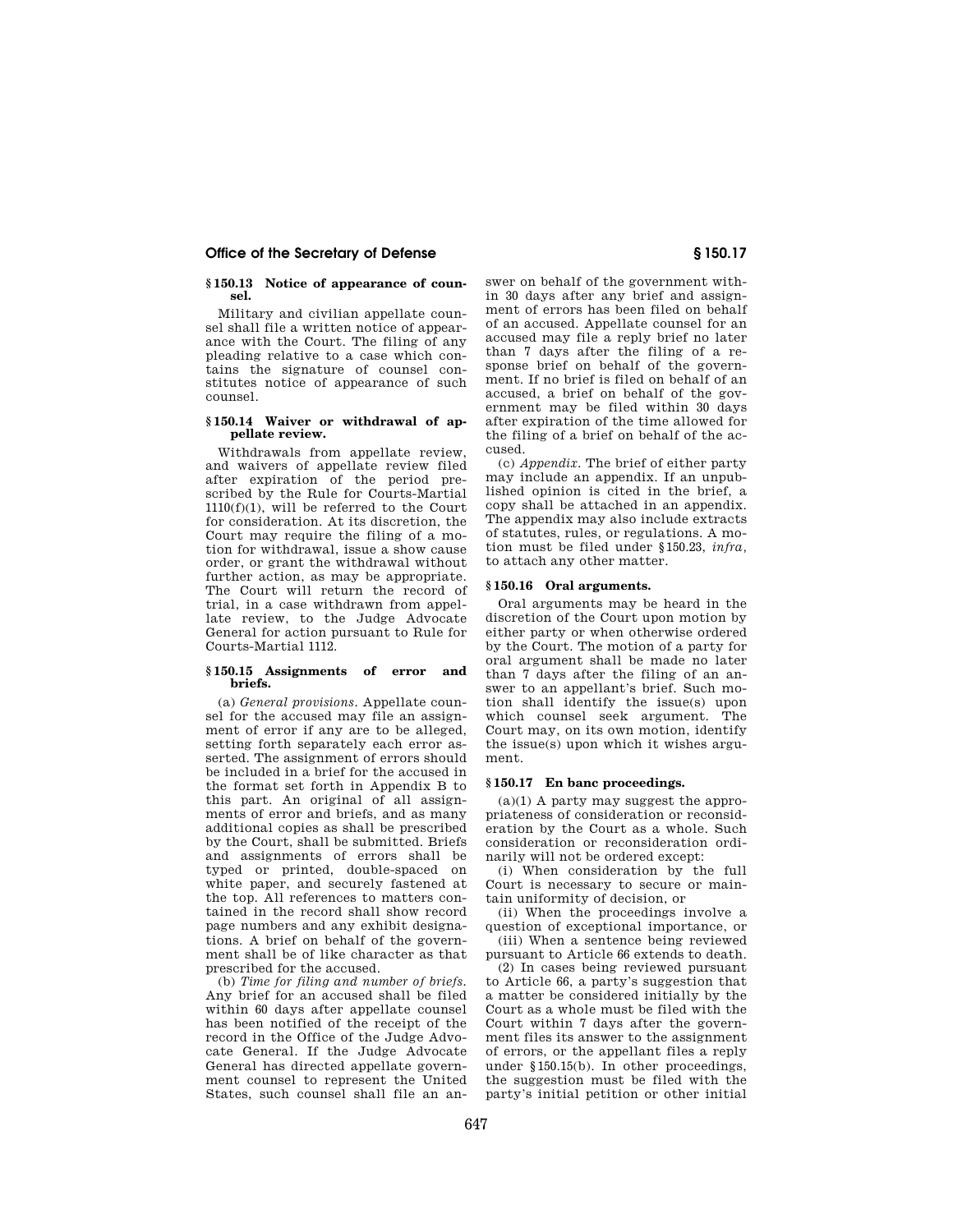pleading, or within 7 days after the response thereto is filed. A suggestion for reconsideration by the Court as a whole must be made within the time prescribed by §150.19 for filing a motion for reconsideration. No response to a suggestion for consideration or reconsideration by the Court as a whole may be filed unless the Court shall so order.

(b) The suggestion of a party for consideration or reconsideration by the Court as a whole shall be transmitted to each judge of the Court who is present for duty, but a vote need not be taken to determine whether the cause shall be considered or reconsidered by the Court as a whole on such a suggestion made by a party unless a judge requests a vote.

(c) A majority of the judges present for duty may order that any appeal or other proceeding be considered or reconsidered by the Court sitting as a whole. However, en banc reconsideration of an en banc decision will not be held unless at least one member of the original majority concurs in a vote for reconsideration.

(d) This rule does not affect the power of the Court *sua sponte* to consider or reconsider any case sitting as a whole.

# **§ 150.18 Orders and decisions of the Court.**

The Court shall give notice of its orders and decisions by immediately serving them, when rendered, on appellate defense counsel, including civilian counsel, if any, government counsel and the Judge Advocate General, or designee, as appropriate.

# **§ 150.19 Reconsideration.**

(a) The Court may, in its discretion and on its own motion, enter an order announcing its intent to reconsider its decision or order in any case not later than 30 days after service of such decision or order on appellate defense counsel or on the appellant, if the appellant is not represented by counsel, provided a petition for grant of review or certificate for review has not been filed with the United States Court of Appeals for the Armed Forces, or a record of trial for review under Article 67(b) has not been received by that Court. No briefs

**§ 150.18 32 CFR Ch. I (7–1–13 Edition)** 

or arguments shall be received unless the order so directs.

(b) Provided a petition for grant of review or certificate for review has not been filed with the United States Court of Appeals for the Armed Forces, or a record of trial for review under Article 67(b) or writ appeal has not been received by the United States Court of Appeals for the Armed Forces, the Court may, in its discretion, reconsider its decision or order in any case upon motion filed either:

(1) By appellate defense counsel within 30 days after receipt by counsel, or by the appellant if the appellant is not represented by counsel, of a decision or order, or

(2) By appellate government counsel within 30 days after the decision or order is received by counsel.

(c) A motion for reconsideration shall briefly and directly state the grounds for reconsideration, including a statement of facts showing jurisdiction in the Court. A reply to the motion for reconsideration will be received by the Court only if filed within 7 days of receipt of a copy of the motion. Oral arguments shall not be heard on a motion for reconsideration unless ordered by the Court. The original of the motion filed with the Court shall indicate the date of receipt of a copy of the same by opposing counsel.

(d) The time limitations prescribed by this part shall not be extended under the authority of §§150.24 or 150.25 beyond the expiration of the time for filing a petition for review or writ appeal with the United States Court of Appeals for the Armed Forces, except that the time for filing briefs by either party may be extended for good cause.

#### **§ 150.20 Petitions for extraordinary relief, answer, and reply.**

(a) *Petition for extraordinary relief.* A petition for extraordinary relief in the number of copies required by the Court shall be accompanied by proof of service on each party respondent and will contain:

(1) A previous history of the case including whether prior actions have been filed or are pending for the same relief in this or any other court and the disposition or status of such actions;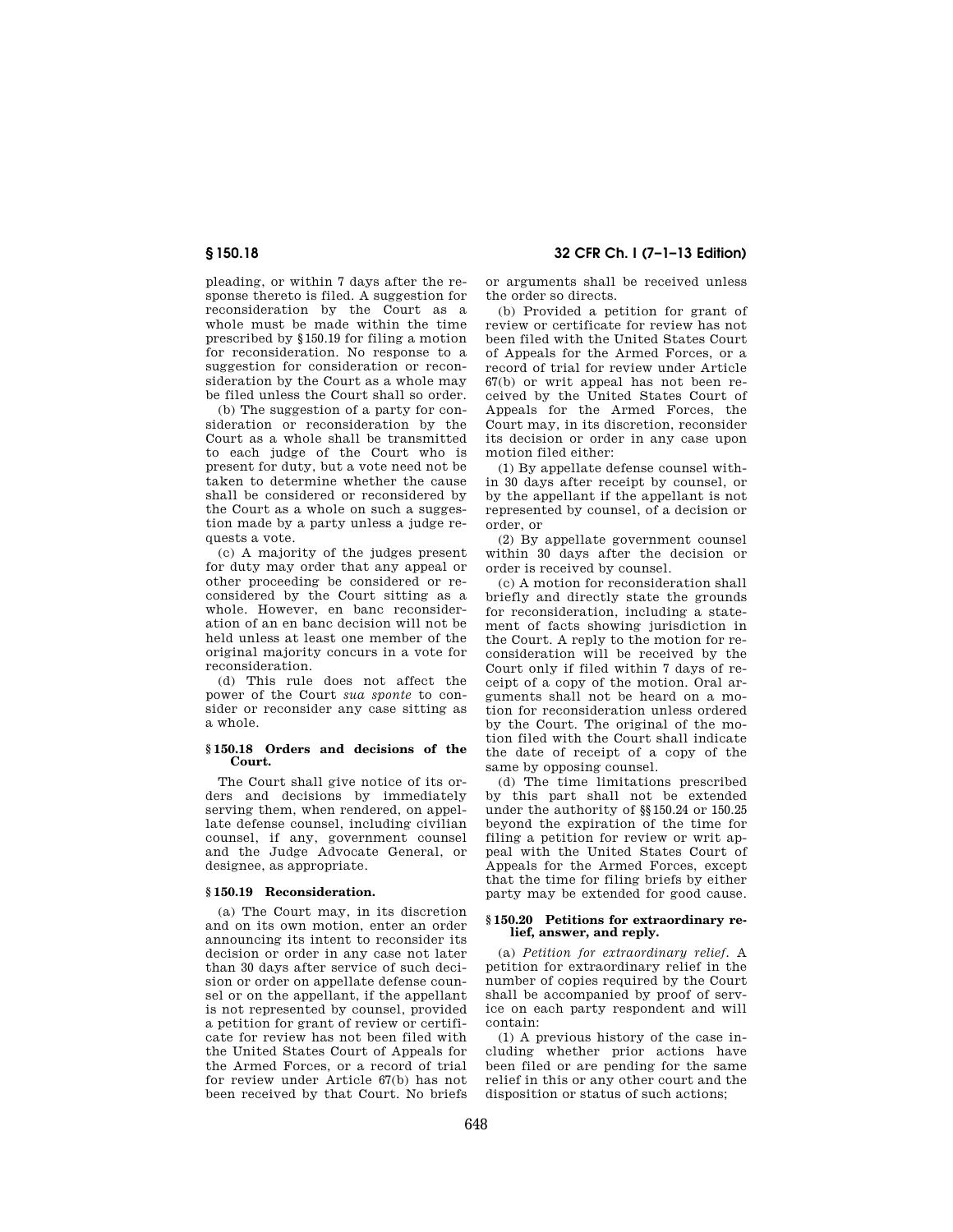# **Office of the Secretary of Defense § 150.21**

(2) A concise and objective statement of all facts relevant to the issue presented and of any pertinent opinion, order or ruling;

(3) A copy of any pertinent parts of the record and all exhibits related to the petition if reasonably available and transmittable at or near the time the petition is filed;

(4) A statement of the issue;

(5) The specific relief sought;

(6) Reasons for granting the writ;

(7) The jurisdictional basis for relief sought and the reasons why the relief sought cannot be obtained during the ordinary course of appellate review;

(8) If desired, a request for appointment of appellate counsel.

(b) *Format.* The title of the petition shall include the name, military grade and service number of each named party and, where appropriate, the official military or civilian title of any named party acting in an official capacity as an officer or agent of the United States. When an accused has not been named as a party, the accused shall be identified by name, military grade and service number by the petitioner and shall be designated as the real party in interest.

(c) *Electronic petitions.* The Court will docket petitions for extraordinary relief submitted by electronic means. A petition submitted by electronic means will conclude with the full name and address of petitioner's counsel, if any, and will state when the written petition and brief, when required, were forwarded to the Court and to all named respondents, and by what means they were forwarded.

(d) *Notice to the Judge Advocate General.* Immediately upon receipt of any petition, the clerk shall forward a copy of the petition to the appropriate Judge Advocate General or designee.

(e) *Briefs.* Each petition for extraordinary relief must be accompanied by a brief in support of the petition unless it is filed in propria persona. The Court may issue a show cause order in which event the respondent shall file an answer within 10 days of the receipt of the show cause order. The petitioner may file a reply to the answer within 7 days of receipt of the answer.

(f) *Initial action by the Court.* The Court may dismiss or deny the petition, order the respondent to show cause and file an answer within the time specified, or take whatever other action it deems appropriate.

(g) *Oral argument and final action.* The Court may set the matter for oral argument. However, on the basis of the pleading alone, the Court may grant or deny the relief sought or make such other order in the case as the circumstances may require. This includes referring the matter to a special master, who need not be a military judge, to further investigate; to take evidence; and to make such recommendations as the Court deems appropriate.

# **§ 150.21 Appeals by the United States.**

(a) *Restricted filing.* Only a representative of the government designated by the Judge Advocate General of the respective service may file an appeal by the United States under Article 62.

(b) *Counsel.* Counsel must be qualified and appointed, and give notice of appearance in accordance with this part and those of the Judge Advocate General concerned.

(c) *Form of appeal.* The appeal must include those documents specified by Rule for Courts-Martial 908 and by applicable regulations of the Secretary concerned. A certificate of the Notice of Appeal described in Rule for Courts-Martial 908(b)(3) must be included. The certificate of service must reflect the date and time of the military judge's ruling or order from which the appeal is taken, and the time and date of service upon the military judge.

(d) *Time for filing.* All procedural Rules of the Court shall apply except as noted in this paragraph:

(1) The representative of the government designated by the Judge Advocate General shall decide whether to file the appeal with the Court. The trial counsel shall have 20 days from the date written notice to appeal is filed with the trial court to forward the appeal, including an original and two copies of the record of trial, to the representative of the government designated by the Judge Advocate General. The person designated by the Judge Advocate General shall promptly file the original record with the Clerk of the Court and forward one copy to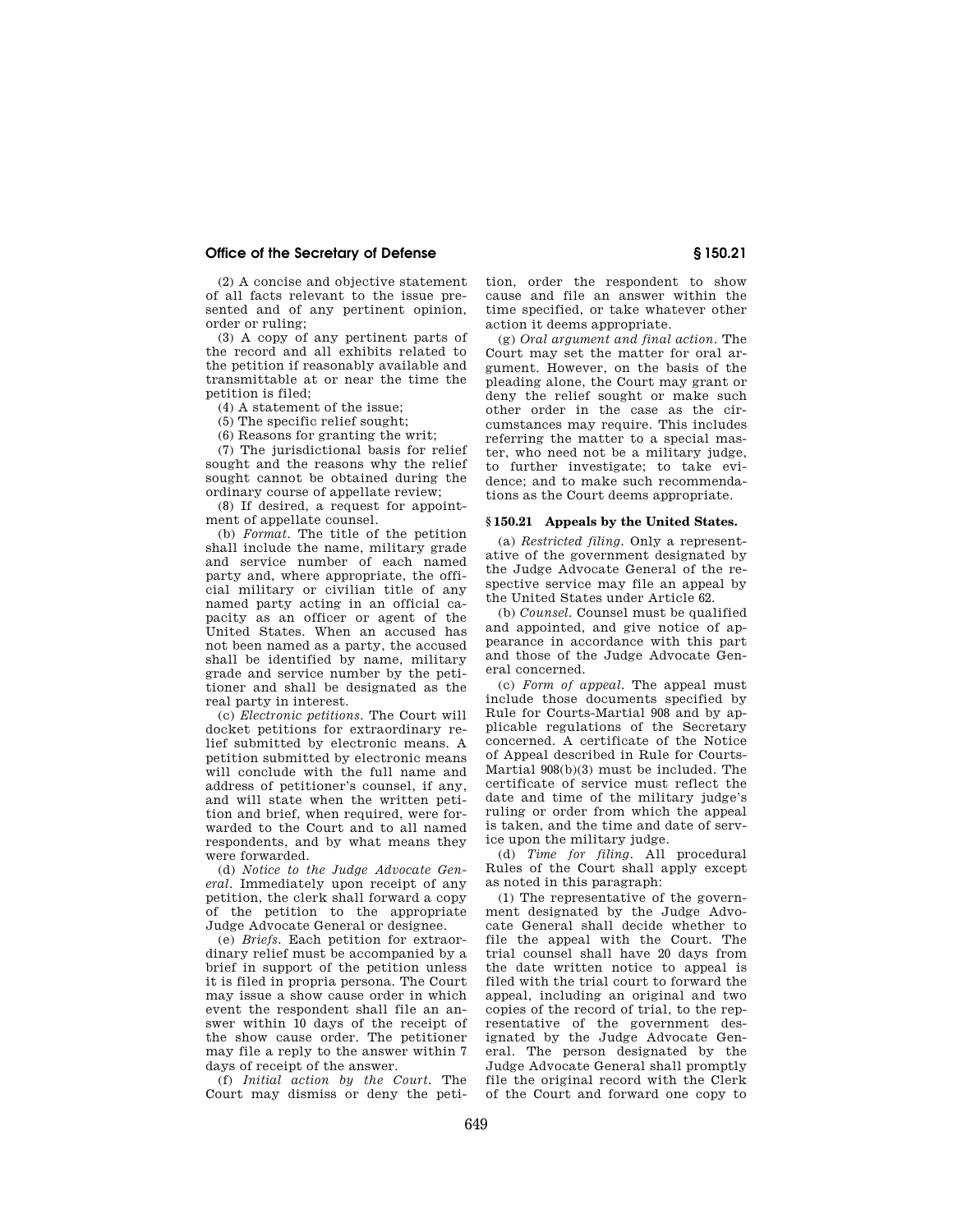opposing counsel. Appellate government counsel shall have 20 days (or more upon a showing of good cause made by motion for enlargement within the 20 days) from the date the record is filed with the Court to file the appeal with supporting brief with the Court. Should the government decide to withdraw the appeal after the record is received by the Court, appellate government counsel shall notify the Court in writing. Appellate brief(s) shall be prepared in the manner prescribed by §150.15.

(2) Appellee shall prepare an answer in the manner prescribed by §150.15 and shall file such answer within 20 days after any filing of the government brief.

(e) The government shall diligently prosecute all appeals by the United States and the Court will give such appeals priority over all other proceedings where practicable.

# **§ 150.22 Petitions for new trial.**

(a) Whether submitted to the Judge Advocate General by the accused in propria persona or by counsel for the accused, a petition for new trial submitted while the accused's case is undergoing review by a Court of Criminal Appeals shall be filed with an original and two copies and shall comply with the requirements of Rule for Courts-Martial 1210(c).

(b) Upon receipt of a petition for new trial submitted by other than appellate defense counsel, the Court will notify all counsel of record of such fact.

(c) A brief in support of a petition for new trial, unless expressly incorporated in or filed with the petition, will be filed substantially in the format specified by §150.15 no later than 30 days after the filing of the petition or receipt of the notice required by paragraph (b) of this section, whichever is later. An appellate's answer shall be filed no later than 30 days after the filing of an appellant's brief. A reply may be filed no later than 10 days after the filing of the appellee's answer.

# **§ 150.23 Motions.**

(a) *Content.* All motions, unless made during the course of a hearing, shall state with particularity the relief sought and the grounds therefor. Mo-

# **§ 150.22 32 CFR Ch. I (7–1–13 Edition)**

tions, pleading, and other papers desired to be filed with the Court may be combined in the same document, with the heading indicating, for example ''MOTION TO FILE (SUPPLEMENTAL ASSIGNMENT OF ERRORS) (CER-TIFICATE OF CORRECTION) (SUP-PLEMENTAL PLEADING)"; or "AS-SIGNMENT OF ERRORS AND MO-TION TO FILE ATTACHED REPORT OF MEDICAL BOARD''.

(b) *Motions to attach documents.* If a party desires to attach a statement of a person to the record for consideration by the Court on any matter, such statement shall be made either as an affidavit or as an unsworn declaration under penalty of perjury pursuant to 28 U.S.C. 1746. All documents containing language other than English shall have, attached, a certified English translation.

(c) *Opposition.* Any opposition to a motion shall be filed within 7 days after receipt by the opposing party of service of the motion.

(d) *Leave to file.* Any pleading not authorized or required by this part, shall be accompanied by a motion for leave to file such pleading.

(e) *Oral argument.* Oral argument shall not normally be permitted on motions.

# **§ 150.24 Continuances and interlocutory matters.**

Except as otherwise provided in §150.19(d), the Court, in its discretion, may extend any time limits prescribed and may dispose of any interlocutory or other appropriate matter not specifically covered by this part, in such manner as may appear to be required for a full, fair, and expeditious consideration of the case. See §150.4.

# **§ 150.25 Suspension of rules.**

For good cause shown, the Court acting as a whole or in panel may suspend the requirements or provisions of any of this part in a particular case on petition of a party or on its own motion and may order proceedings in accordance with its direction.

#### **§ 150.26 Internal rules.**

The Chief Judge of the Court has the authority to prescribe internal rules for the Court.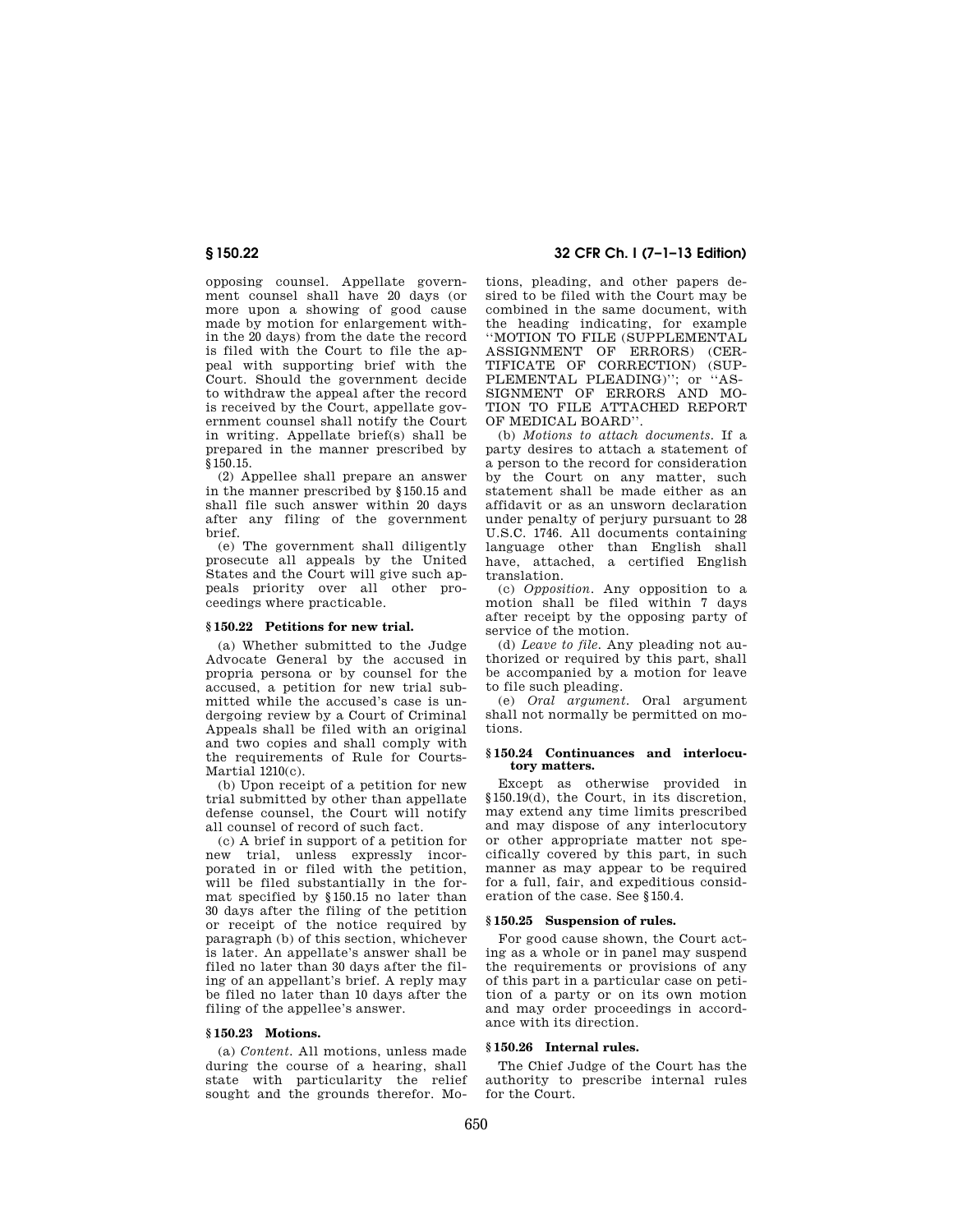# Office of the Secretary of Defense **Philopherane Pt. 150, App. B**

# **§ 150.27 Recording, photographing, broadcasting, or telecasting of hearings.**

The recording, photographing, broadcasting, or televising of any session of the Court or other activity relating thereto is prohibited unless specifically authorized by the Court.

#### **§ 150.28 Amendments.**

Proposed amendments to this part may be submitted to the Chief Judge of any Court named in §150.1 or to a Judge Advocate General. Before acting on any proposed amendments not received from the Chief Judges, the Judge Advocates General shall refer them to the Chief Judges of the Courts for comment. The Chief Judges shall confer on any proposed changes, and shall report to the Judge Advocates General as to the suitability of proposed changes and their impact on the operation of the Courts and on appellate justice.

# APPENDIX A TO PART 150—FORMAT FOR DIRECTION FOR REVIEW IN A COURT OF CRIMINAL APPEALS

# In the United States  $\frac{1}{\text{Cerimal Appeals}}$ <sup>1</sup> Court of

United States v. lllllllllllllll (Fulltyped name, rank, service, & service number of accused)

Direction for Review Case No.

Tried at (location), on (date(s)) before a (type in court-martial) appointed by (convening authority)

To the Honorable, the Judges of the United Court of Criminal Appeals

1. Pursuant to Article 69 of the Uniform Code of Military Justice, 10 U.S.C. §869 (1994) and the Rules of Practice and Procedure for Courts of Criminal Appeals, Rule 2(b), the record of trial in the above-entitled case is forwarded for review.

2. The accused was found guilty by a (type of court-martial) of a violation of Article(s)

llll of the Uniform Code of Military Jus-tice, and was sentenced to (include entire adjudged sentence) on (insert trial date). The convening authority (approved the sentence as adjudged) (approved the following findings and sentence: llllll). The officer exer-cising general court-martial jurisdiction (where applicable) took the following action:

. The case was received for review pursuant to Article 69 on (date).

3. In review, pursuant to Uniform Code of Military Justice, Article 66, it is requested that action be taken with respect to the following issues:

[set out issues here]

The Judge Advocate General Received a copy of the foregoing Direction<br>or Review this (date). for Review this

Appellate Government Counsel

Address and telephone number

Appellate Defense Counsel

Address and telephone number

APPENDIX B TO PART 150—FORMAT FOR ASSIGNMENT OF ERRORS AND BRIEF ON BEHALF OF ACCUSED (§150.15)

In the United States 2 Court of Criminal Appeals

United States v. <u>Julie of the States v. and States v. and States v. and States v. and States and States v. and States v. and States v. and States v. and States v. and States v. and States v. and States v. and States v. an</u> number of accused), Appellant

Assignment of Errors and Brief on Behalf of Accused Case No.

Tried at (location), on (date(s)) before a (type of court-martial) appointed by (convening authority)

To the Honorable, the Judges of the United States **Court of Criminal Appeals** 

#### Statement of the Case

[Set forth a concise summary of the chronology of the case, including the general nature of the charges, the pleas of the accused, the findings and sentence at trial, the action by the convening authority, and any other pertinent information regarding the proceedings.]

#### Statement of Facts

[Set forth those facts necessary to a disposition of the assigned errors, including specific page references and exhibit numbers. Answers may adopt appellant's or petitioner's statement of facts if there is no dispute, may state additional facts, or, if there is a dispute, may restate the facts as they appear from appellee's or respondent's viewpoint. The repetition of uncontroverted matters is not desired.]

<sup>1</sup> Use ''Army,'' ''Navy-Marine Corps,'' ''Air Force," or "Coast Guard," as applicable.

<sup>2</sup> Use ''Army,'' ''Navy-Marine Corps,'' ''Air Force," or "Coast Guard," as applicable.